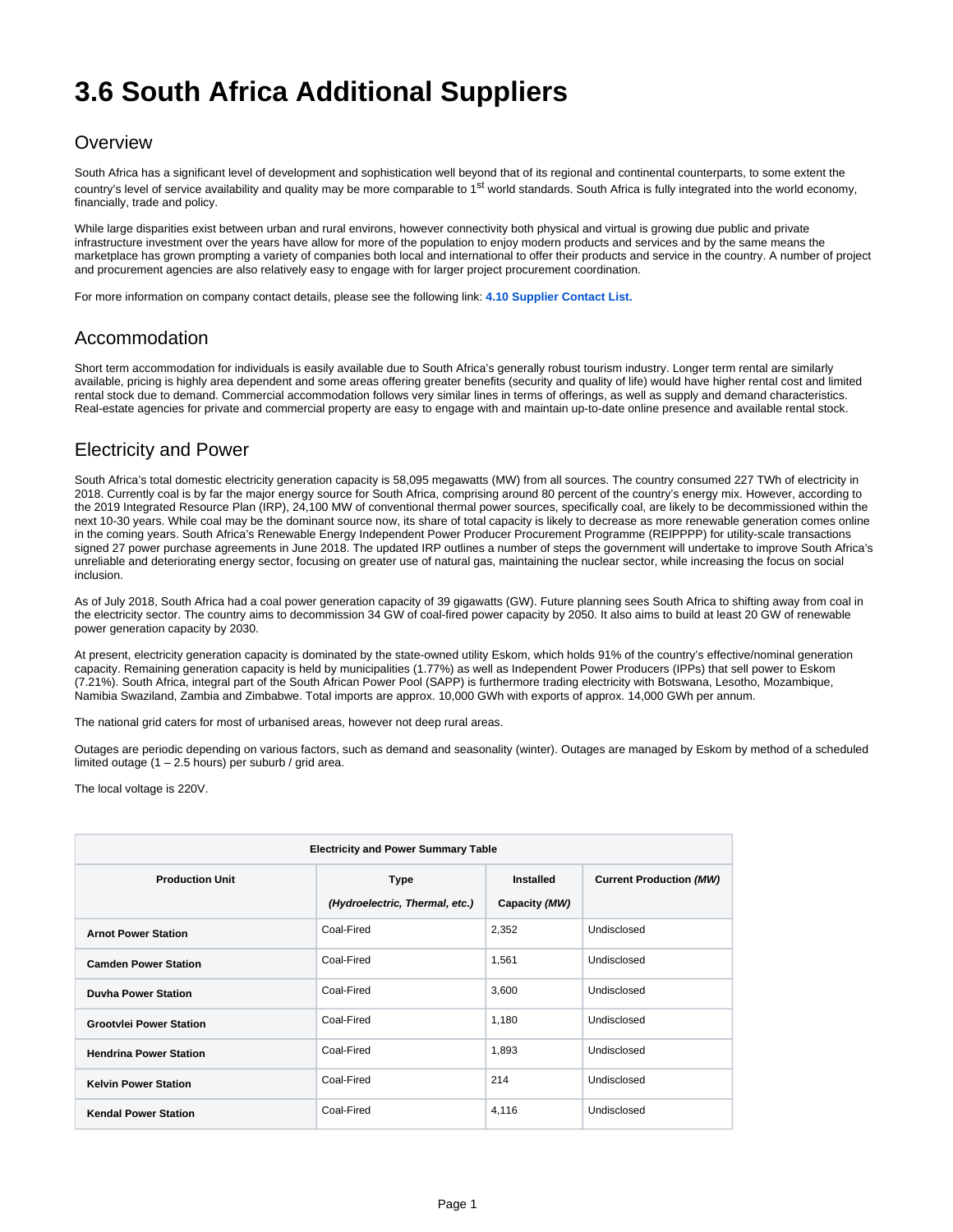| <b>Komati Power Station</b>                     | Coal-Fired    | 990   | Undisclosed |
|-------------------------------------------------|---------------|-------|-------------|
| <b>Kriel Power Station</b>                      | Coal-Fired    | 3,000 | Undisclosed |
| <b>Kusile Power Station</b>                     | Coal-Fired    | 4,800 | Undisclosed |
| <b>Lethabo Power Station</b>                    | Coal-Fired    | 3,708 | Undisclosed |
| <b>Majuba Power Station</b>                     | Coal-Fired    | 4,110 | Undisclosed |
| <b>Matimba Power Station</b>                    | Coal-Fired    | 3,990 | Undisclosed |
| <b>Matla Power Station</b>                      | Coal-Fired    | 3,600 | Undisclosed |
| <b>Medupi Power Station</b>                     | Coal-Fired    | 1,588 | Undisclosed |
| <b>Pretoria West Power Station</b>              | Coal-Fired    | 180   | Undisclosed |
| <b>Rooiwal Power Station</b>                    | Coal-Fired    | 300   | Undisclosed |
| <b>Tutuka Power Station</b>                     | Coal-Fired    | 3,654 | Undisclosed |
| <b>Acacia Power Station</b>                     | Gas turbine   | 171   | Undisclosed |
| <b>Ankerlig Power Station</b>                   | Gas turbine   | 1,338 | Undisclosed |
| <b>Gourikwa Power Station</b>                   | Gas turbine   | 746   | Undisclosed |
| <b>Newcastle Cogeneration Plant</b>             | Gas turbine   | 18    | Undisclosed |
| <b>Port Rex Power Station</b>                   | Gas turbine   | 171   | Undisclosed |
| <b>Avon Peaking Power</b>                       | Gas turbine   | 670   | Undisclosed |
| <b>Dedisa Peaking Power</b>                     | Gas turbine   | 335   | Undisclosed |
| <b>Tubatse Pumped Storage Scheme</b>            | Hydroelectric | 1,500 | Undisclosed |
| Ingula Pumped Storage Scheme                    | Hydroelectric | 1,332 | Undisclosed |
| Drakensberg Pumped Storage Scheme               | Hydroelectric | 1,000 | Undisclosed |
| <b>Gariep Dam</b>                               | Hydroelectric | 360   | Undisclosed |
| <b>Palmiet Pumped Storage Scheme</b>            | Hydroelectric | 400   | Undisclosed |
| <b>Steenbras Power Station (Pumped Storage)</b> | Hydroelectric | 180   | Undisclosed |
| Vanderkloof Dam                                 | Hydroelectric | 240   | Undisclosed |
| <b>Colley Wobbles Power Station</b>             | Hydroelectric | 42    | Undisclosed |
| <b>Ncora Dam Ncora Power Station</b>            | Hydroelectric | 2.1   | Undisclosed |
| <b>Sol Plaatje Power Station</b>                | Hydroelectric | 3     | Undisclosed |
| <b>Merino Power Station</b>                     | Hydroelectric | 4     | Undisclosed |
| Kakamas Hydro Electric                          | Hydroelectric | 10    | Undisclosed |
| Kruisvallei Hydro                               | Hydroelectric | 5     | Undisclosed |
| Koeberg nuclear power station                   | Nuclear       | 1,860 | Undisclosed |

Financial Services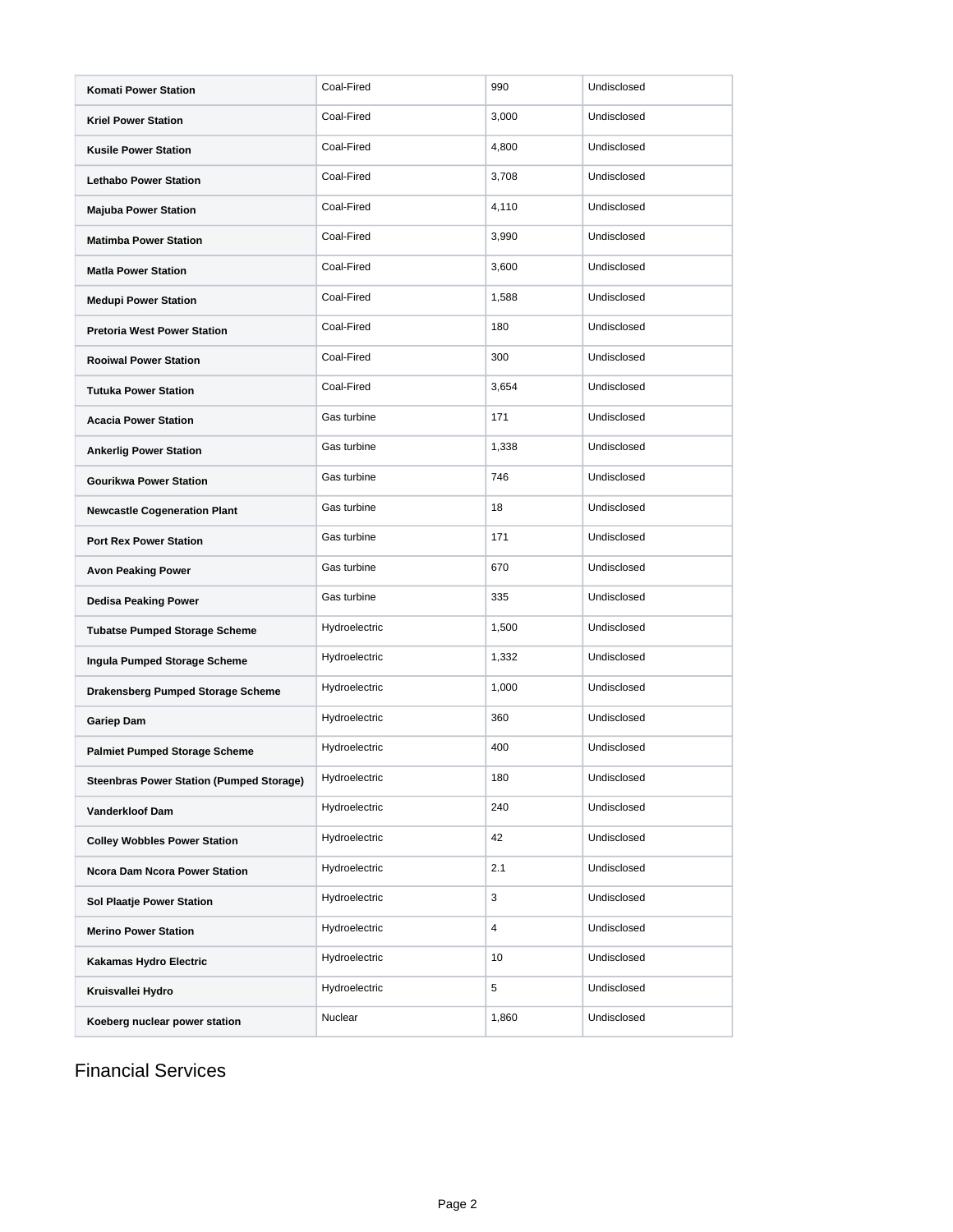South Africa's four major banks (ie. ABSA, Standard Bank, Nedbank & First National Bank) all have online banking transactional facilities and are represented nationally in brick and mortar banking branches and automated teller machines (ATM), with new banks and financial services entering the market over the past decade. Banks are regulated under the Banks Act of 1990 with the South African Reserve Bank responsible for monetary policy and standing as lender of last resort. All South African commercial banks are listed, thus publicly owned with no interference from government. Accounting firms are available predominantly in South Africa's major centres and also maintain an online presence.

#### **ABSA Bank Limited**

Absa Group Limited (ABGL) (formerly Barclays Africa Group Limited), and originally Amalgamated Banks of South Africa, is a South African-based financial services group, offering personal and business banking, credit cards, corporate and investment banking, wealth and investment management, as well as Bancassurance. ABGL is the majority shareholder of 11 banks located in Botswana, Ghana, Kenya, Mauritius, Mozambique, Seychelles, South Africa, Tanzania (two entities), Uganda and Zambia. The group maintains representative offices in Namibia and Nigeria. It also has an international office in London, which opened in September 2018. In 2019, Absa Group opened another international office in New York City.

Subsidiaries : Absa Bank Limited (100%); Absa Financial Services Limited (100%); Absa Bank Botswana Limited (67.8%); Absa Bank Ghana Limited (100%); Absa Bank Kenya Plc (68.5%); Absa Bank Mauritius Limited (100%); Absa Bank Mozambique (98.1%); Absa Bank Seychelles Limited (99.8%); Absa Bank Uganda Limited (100%); Absa Bank Zambia Plc (100%); National Bank of Commerce Limited (55%); Absa Bank Tanzania Limited (100%).

Website : [www.absa.africa/absaafrica](http://www.absa.africa/absaafrica)

| <b>Company Overview</b>                  |                                                                                                |                              |
|------------------------------------------|------------------------------------------------------------------------------------------------|------------------------------|
| <b>Company Name</b>                      | <b>ABSA Bank Limited</b>                                                                       |                              |
| <b>Address</b>                           | Absa Head Office: Absa Towers West, 15 Troye Street, Johannesburg, Gauteng, South Africa, 2000 |                              |
|                                          | Available?                                                                                     | <b>Comments</b>              |
| Has IBAN, BIC, or SWIFT number?          | Yes                                                                                            | 4 million ZAR per individual |
| Provides currency exchange?              | Yes                                                                                            | 4 million ZAR per individual |
| Will initiate / receive wire transfers?  | Yes                                                                                            | 4 million ZAR per individual |
| Provides Loan / Credit services?         | Yes                                                                                            | Negotiable on affordability  |
| <b>Other Comments or Key Information</b> |                                                                                                |                              |

| <b>Other Locations</b>                  |          |
|-----------------------------------------|----------|
| Region(s)<br><b>Service Location(s)</b> |          |
| <b>National</b>                         | National |

#### **Standard Bank of South Africa Limited**

The Standard Bank of South Africa Limited is a South African financial services group and is Africa's biggest lender by assets. Standard Bank has subsidiaries in the following countries : Eswatini; Ivory Coast; Malawi; Mozambique; Namibia; Nigeria; Tanzania; Uganda; United Kingdom; Argentina; Isle of Man; Jersey; Turkey; Russia. Most of the newly acquired banks were renamed Stanbic Bank, to avoid confusion with the former parent (and now competitor), Standard Chartered. Several more banks in Africa were acquired during the 1990s, and adopted the Stanbic name.

Website : [www.standardbank.com](http://www.standardbank.com)

| <b>Company Overview</b>                 |                                                                                  |                              |
|-----------------------------------------|----------------------------------------------------------------------------------|------------------------------|
| <b>Company Name</b>                     | Standard Bank of South Africa Limited                                            |                              |
| <b>Address</b>                          | Standard Bank Centre, Simmonds Street, Johannesburg, Gauteng, South Africa, 2000 |                              |
|                                         | Available?                                                                       | <b>Comments</b>              |
| Has IBAN, BIC, or SWIFT number?         | Yes                                                                              | 4 million ZAR per individual |
| Provides currency exchange?             | Yes                                                                              | 4 million ZAR per individual |
| Will initiate / receive wire transfers? | Yes                                                                              | 4 million ZAR per individual |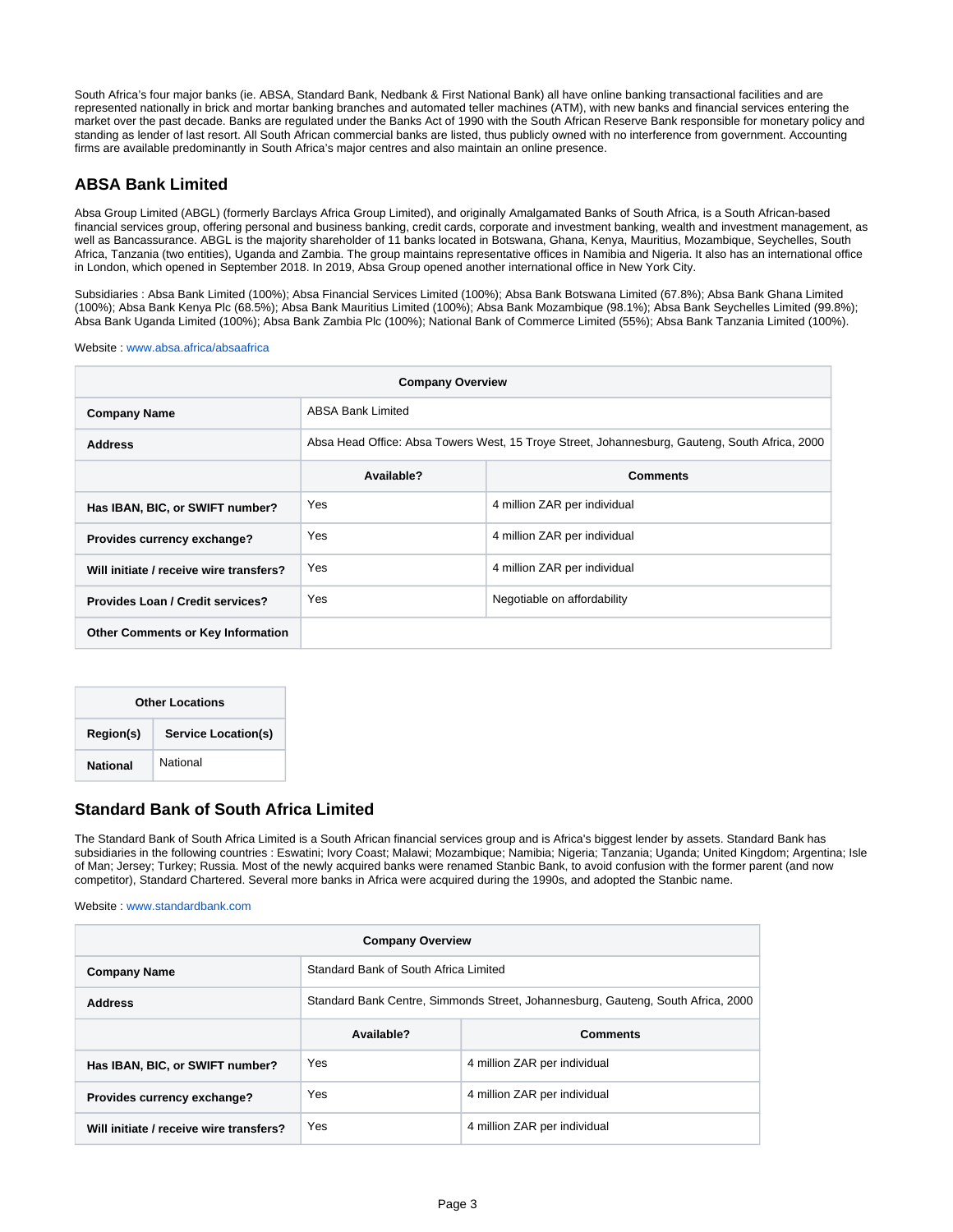| <b>Provides Loan / Credit services?</b> | Yes | Negotiable on affordability |
|-----------------------------------------|-----|-----------------------------|
| Other Comments or Key Information       |     |                             |

| <b>Other Locations</b>                  |          |
|-----------------------------------------|----------|
| Region(s)<br><b>Service Location(s)</b> |          |
| <b>National</b>                         | National |

#### **Nedbank Limited**

Nedbank Group is a financial services group in South Africa offering wholesale and retail banking services as well as insurance, asset management, and wealth management. Nedbank Limited is a wholly owned subsidiary of Nedbank Group. Nedbank's primary market is South Africa. Nedbank also operates in six other countries in the Southern African Development Community (SADC), through subsidiaries and banks in Eswatini, Lesotho, Malawi, Mozambique, Namibia and Zimbabwe, as well as offices in Angola and Kenya. Outside Africa, Nedbank have offices to provide international financial services for Africa-based clients in Guernsey, Isle of Man, Jersey, the United Kingdom and the United Arab Emirates. In 2014, Nedbank acquired an associate stake of 20% in Ecobank. The Nedbank-Ecobank Alliance is the largest banking network in Africa, with more than 2,000 branches in 39 countries.

Nedbank Group is the holding company of all Nedbank's businesses, subsidiaries, associates and affiliates.

The Nedbank Group's major subsidiary and associate companies include the following:

Local subsidiaries - Nedbank Limited; Syfrets Securities Limited; Nedgroup Investments Proprietary Limited; Nedgroup Private Wealth Stockbrokers Proprietary Limited; Nedgroup Collective Investments (RF) Proprietary Limited; Nedgroup Securities Proprietary Limited; Nedgroup Private Wealth Proprietary Limited; Nedbank Group Insurance Holdings Limited; The Board of Executors; Dr Holsboer Benefit Fund.

Foreign subsidiaries and associates - Banco Unico, SA (Mozambique); Ecobank Transnational Incorporated; MBCA Bank Limited (Zimbabwe); Nedbank (Eswatini); Nedbank (Lesotho); Nedbank Namibia Limited; Nedbank Private Wealth Limited (Isle of Man); NedEurope Limited (Isle of Man); Nedgroup International Holdings Limited; Nedgroup Investments Africa (Mauritius); Nedgroup Trust Limited (Jersey).

Website : [www.nedbankgroup.co.za](http://www.nedbankgroup.co.za)

| <b>Company Overview</b>                  |                                                                               |                              |
|------------------------------------------|-------------------------------------------------------------------------------|------------------------------|
| <b>Company Name</b>                      | Nedbank Limited                                                               |                              |
| <b>Address</b>                           | 135 Rivonia Road, Sandown, Sandton, Johannesburg, Gauteng, South Africa, 2196 |                              |
|                                          | Available?                                                                    | <b>Comments</b>              |
| Has IBAN, BIC, or SWIFT number?          | Yes                                                                           | 4 million ZAR per individual |
| Provides currency exchange?              | Yes                                                                           | 4 million ZAR per individual |
| Will initiate / receive wire transfers?  | Yes                                                                           | 4 million ZAR per individual |
| Provides Loan / Credit services?         | Yes                                                                           | Negotiable on affordability  |
| <b>Other Comments or Key Information</b> |                                                                               |                              |

| <b>Other Locations</b> |                            |
|------------------------|----------------------------|
| Region(s)              | <b>Service Location(s)</b> |
| <b>National</b>        | National                   |

**First National Bank**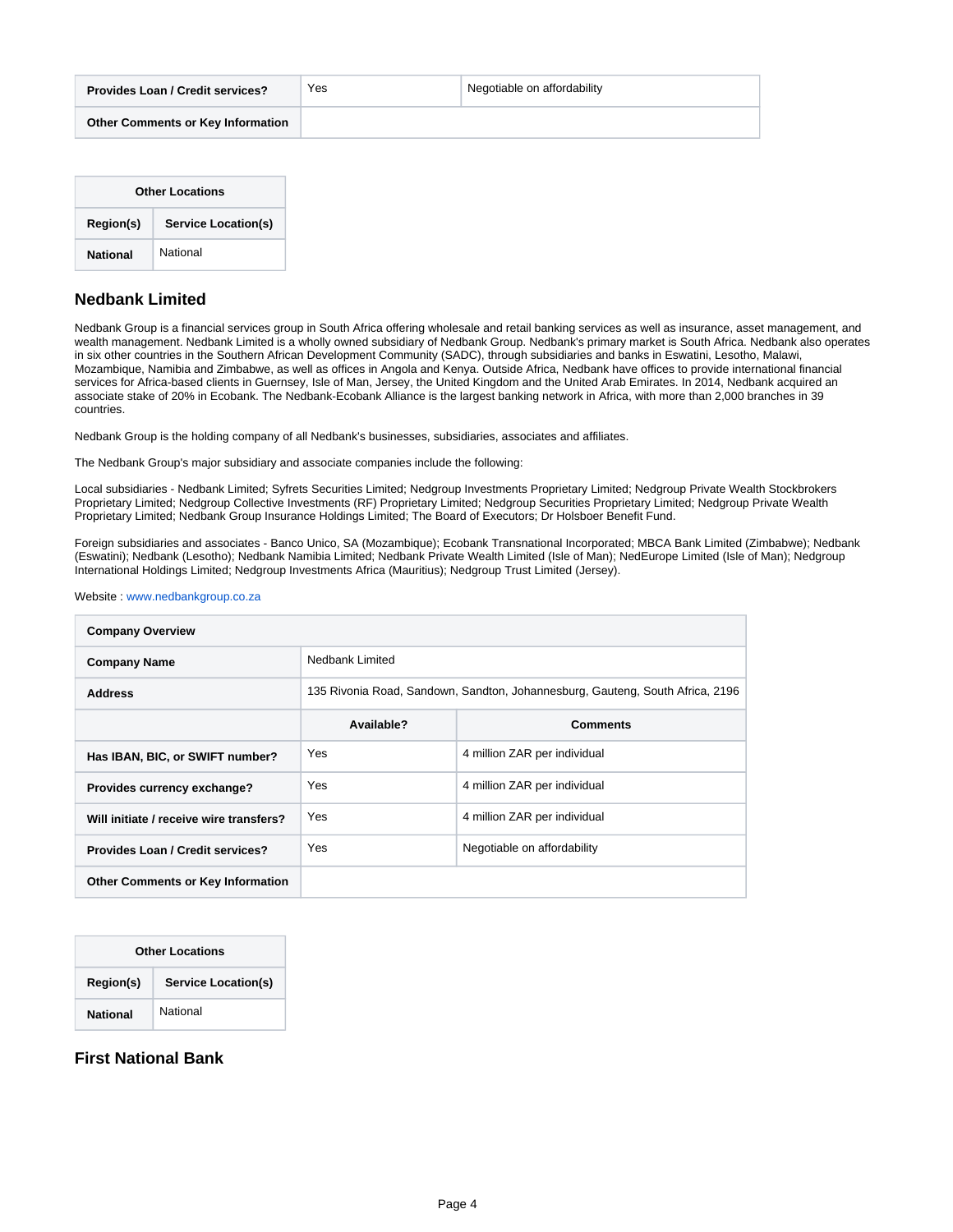First National Bank is one of South Africa's largest banks. It is a division of First Rand Limited, a large financial services conglomerate, which trades on the Johannesburg Securities Exchange (JSE), under the symbol: FSR. FNB is also listed on the Botswana Stock Exchange under the symbol FNBB and is a constituent of the BSE Domestic Company Index. FNB is one of the three major divisions of the First Rand Group, and the others being Rand Merchant Bank and Wesbank. First National Bank maintains banking subsidiaries which it owns wholly or in part, in Botswana, Mozambique, Namibia, South Africa, Eswatini, Tanzania, Zambia, Ghana, India, Lesotho and Guernsey. FNB is also actively pursuing expansion plans in Angola and Nigeria. The First Rand Group was established in 1998, by the merger of First National Bank of South Africa, Rand Merchant Bank and Momentum Insurance & Asset Management. First Rand is listed as a "locally controlled bank" by the South African Reserve Bank, the national banking regulator. As of May 2012, the group had total assets valued at US\$90.3+ billion (ZAR:698 billion) (2011) with subsidiaries in seven sub-Saharan countries and in Australia and India. Expansion plans in another six African countries are underway.

#### Website : [www.fnb.co.za](http://www.fnb.co.za)

| <b>Company Overview</b>                            |                                                                                                                   |                              |
|----------------------------------------------------|-------------------------------------------------------------------------------------------------------------------|------------------------------|
| <b>Company Name</b>                                | <b>First National Bank</b>                                                                                        |                              |
| <b>Address</b>                                     | Bankcity, Floor 2,4 First Place Bankcity, Cnr Simmonds And Pritchard Streets, Johannesburg, South Africa,<br>2000 |                              |
|                                                    | Available?                                                                                                        | <b>Comments</b>              |
| Has IBAN, BIC, or SWIFT number?                    | Yes                                                                                                               | 4 million ZAR per individual |
| Provides currency exchange?                        | Yes                                                                                                               | 4 million ZAR per individual |
| Will initiate / receive wire<br>transfers?         | Yes                                                                                                               | 4 million ZAR per individual |
| Provides Loan / Credit services?                   | Yes                                                                                                               | Negotiable on affordability  |
| <b>Other Comments or Key</b><br><b>Information</b> |                                                                                                                   |                              |
| Other Locations                                    |                                                                                                                   |                              |

| <b>Other Locations</b>                  |          |
|-----------------------------------------|----------|
| Region(s)<br><b>Service Location(s)</b> |          |
| <b>National</b>                         | National |

### Clearing and Forwarding Agents

South Africa has an active clearing and forwarding sector populated by small, medium and large agencies of local specialised or international firms. Most of these are based in major centres and freight corridor / hubs, generally they are registered with the South African Association of Freight Forwarders (SAAFF), International Federation of Freight Forwarders Associations (FIATA) or other organisation, which to some extent ensures accountability to industry standards.

### Handling Equipment

Cargo handling equipment is available on the market from many commercial operators (eg. lifting equipment rental companies, construction and engineering companies, freight depots). Pallets or other stacking and lifting platforms are commonly available on the market, generally timber (manufactured local or second hand) or plastic (manufactured locally and imported), services for export treatment (ie. Heat treated and fumigation on timber pallets) are also available from local manufacturer / suppliers.

### Postal and Courier Services

Postal and courier services are available with local to national reach. The South African Post Office is a state owned company (SOC) and has a national footprint of brick and mortar infrastructure serving private and corporate clientele, it also offers payment services for other government departments (eg. National broadcaster tax, social grants), though over the year service has declined as the market opts for courier services. Courier service are widely available with service providers offering local or national reach, most international courier firms are represented in major centres as well as local firms, each offer a level of speed and efficiency that surpasses the available capacity of the national postal service. Courier services may be available for same day delivery within centres, overnight between major centres and 5 – 7 days in outlying areas (on average). These services are available predominantly as contract services to corporates including the booming e-commerce sector, but also available on a pay per use offering to mainly individuals or entities which do not need a standing courier services account.

### Printing and Publishing